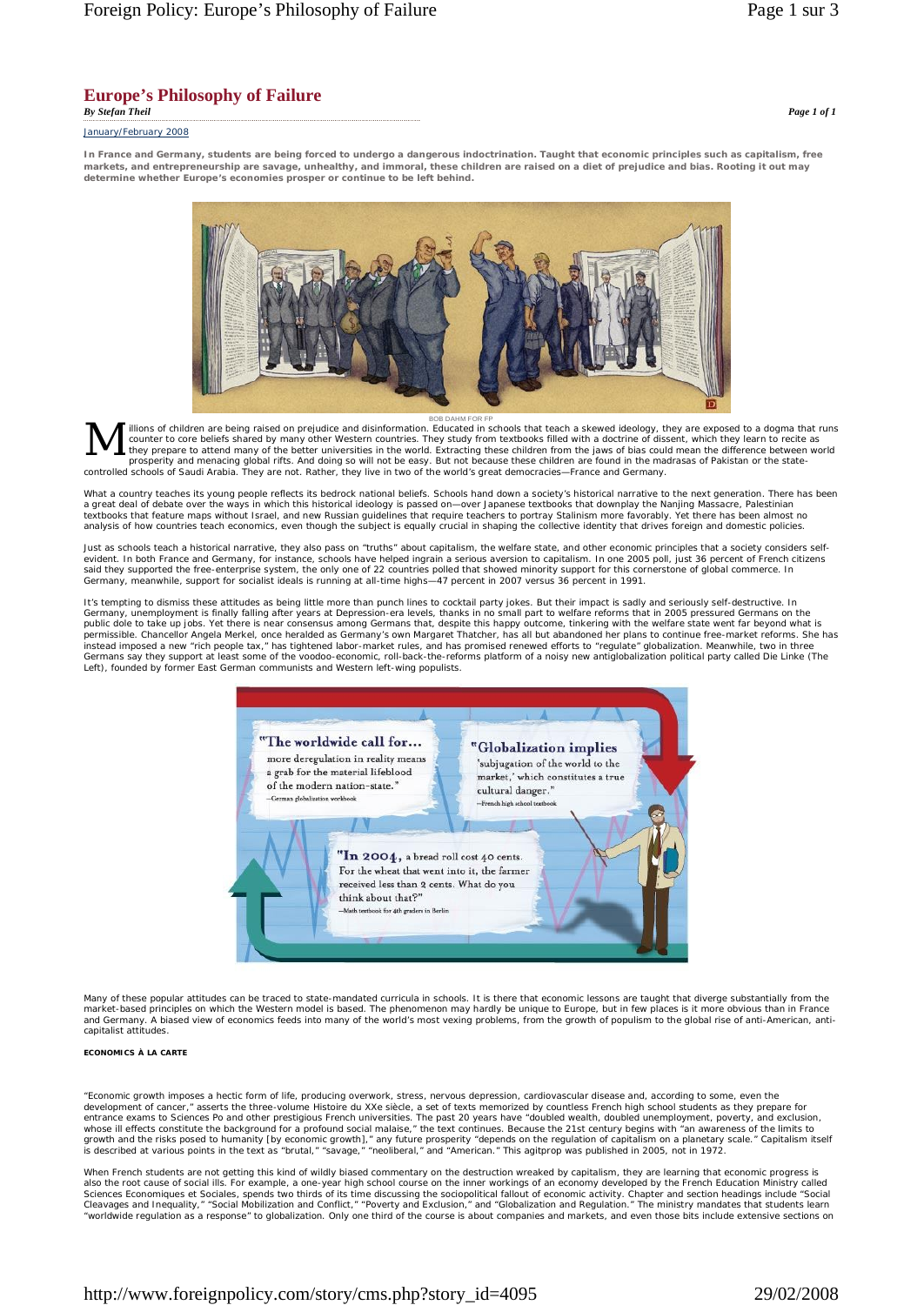unions, government economic policy, the limits of markets, and the dangers of growth. The overall message is that economic activity has countless undesirable effects from which citizens must be protected.

No wonder, then, that the French default attitude is to be suspicious of market forces and private entrepreneurship, not to mention any policies that would strengthen them. Start-ups, *Histoire du XXe siècle* tells its students, are<br>"audacious enterprises" with "ill-defined prospects." Then it links entrepreneurs with the tech bubble, th students read a lengthy treatise on whether technological progress destroys jobs. In another textbook, students<br>actually meet a French entrepreneur who invented a new tool to open oysters. But the quirky anecdote is follow a long-winded debate over the degree to which the modern workplace is organized along the lines imagined by<br>Frederick Taylor, the father of modern scientific management theory. And just in case they missed it in history cl new system of global governance.

This is a world apart from what American high school students learn. In the United States, where fewer than half of high school students take an economics course, most classes are based on straightforward, classical economics. In<br>Texas, the state-prescribed curriculum requires that the positive contribution of entrepreneurs to the local be taught. The state of New York, meanwhile, has coordinated its curriculum with entrepreneurship-promoting youth



BOB DAHM FOR FP

groups such as Junior Achievement, as well as with economists at the Federal Reserve. Do American schools encourage students to follow in the footsteps of Bill Gates or become ardent fans of globalization? Not really. But they certainly aren't filling students with negative preconceptions and suspicions about businesses and the<br>people who run them. Nor do they obsess about the negative

French students, on the other hand, do not learn economics so much as a very specific, highly biased discourse *about* economics. When they graduate, they may not<br>know much about supply and demand, or about the workings of the benefits of a "Tobin tax" on the movement of global capital. This kind of anticapitalist, antiglobalization discourse isn't just the product of a few aging 1968ers writing for *Le Monde Diplomatique*; it is required learning in today's French schools.

#### **LEARNING TO LOVE THE DOLE**

Germans teach their young people a similar economic narrative, with a slightly different emphasis. The focus is on instilling the corporatist and collectivist traditions of the German system. Although each of Germany's 16 states sets<br>its own education requirements, nearly all teach through the lens of workplace conflict between employe employee, the central battle being over wages and work rules. If there's one unifying characteristic of German<br>textbooks, it's the tremendous emphasis on group interests, the traditional social-democratic division of the u employee relations, workplace conflict, collective bargaining, unions, strikes, and worker protection. Even a cursory<br>look at the country's textbooks shows that many are written from the perspective of a future employee wi contract. Bosses and company owners show up in caricatures and illustrations as idle, cigar-smoking plutocrats,<br>sometimes linked to child labor, Internet fraud, cell-phone addiction, alcoholism, and, of course, undeserved



German students will be well-versed in many subjects upon graduation; one topic they will know particularly well is<br>their rights as welfare recipients. One 10th-grade social studies text titled FAKT has a chapter on "What

unemployment." Instead of describing how companies might create jobs, the section explains how those without jobs can organize into self-help groups and join<br>suekly anti-reform protests "in the tradition of the East German age 60, and redistribution of the work pie by splitting full-time into part-time jobs. No market alternative is taught. When fakt presents the reasons for<br>unemployment, it blames computers and robots. In fact, this is a re off interpersonal communication.

Equally popular in Germany today are student workbooks on globalization. One such workbook includes sections headed "The Revival of Manchester Capitalism," "The<br>Brazilianization of Europe," and "The Return of the Dark Ages practice protectionism, while the societies with the freest markets lie in impoverished sub-Saharan Africa. Like many French and German books, this text suggests<br>students learn more by contacting the antiglobalization grou

One might expect Europeans to view the world through a slightly left-of-center, social-democratic lens. The surprise is the intensity and depth of the anti-market bias<br>being taught in Europe's schools. Students learn that of a litany of modern social problems. Some enterprising teachers and parents may try to teach an alternative view, and some books are less ideological than others.<br>But given the biases inherent in the curricula, this back system that must eventually appear to be the truth.

#### **CAN OLD EUROPE DO NEW TRICKS?**

This bias has tremendous implications that reach far beyond the domestic political debate in these two countries. These beliefs inform students' choices in life. Taught<br>that the free market is a dangerous wilderness, twice According to the European Union's internal polling, just two in five Germans and French would like to be their own boss, compared to three in five Americans. Whereas<br>8 percent of Americans say they are currently involved i percent of Americans are considering starting a business, compared to just 11 percent of the French and 18 percent of Germans. The loss to Europe's two largest economies in terms of jobs, innovation, and economic dynamism is severe.

Attitudes and mind-sets, it is increasingly being shown, are closely related to a country's economic performance. Edmund Phelps, a Columbia University economist and Nobel laureate, contends that attitudes toward markets, work, and risk-taking are significantly more powerful in explaining the variation in countries' actual economic<br>performance than the traditional factors upon which ec dynamism—as their leaders claim they do—the most effective way to make that happen may be to use education to boost the cultural legitimacy of going into business.

The deep anti-market bias that French and Germans continue to teach challenges the conventional wisdom that it's just a matter of time, thanks to the pressures of globalization, before much of the world agrees upon a supposedly "Western" model of free-market capitalism. Politicians in democracies cannot long fight the preferences of the majority of their constituents. So this bias will likely continue to circumscribe both European<br>elections and policy outcomes. A likely alternative scenario may be that the changes wrought by globalizati awaken deeply held resentment against capitalism and, in many countries from Europe to Latin America, provide a fertile ground for populists and demagogues, a trend that is already manifesting itself in the sudden rise of many leftist movements today.

Minimal reforms to the welfare state cost former German Chancellor Gerhard Schröder his job in 2005. They have also paralyzed modern German politics. Former communists and disaffected Social Democrats, together with leftwing Greens, have flocked to Germany's new leftist party, whose politics is a distasteful mix of anticapitalist demagoguery and right-wing xenophobia. Its platform, polls show, is finding support even among mainstream Germans. A left-leaning majority, within both the parliament and the public at large, makes the world's third-<br>largest economy vulnerable to destructive policies driven by anticapitalist resentment and fear of globalizatio protectionism. That's exactly what French schoolchildren have long learned is the way the world should work.

## Master international relations. Make a world of difference.





Build valuable experience through an internship

Opt for full- or part-time study